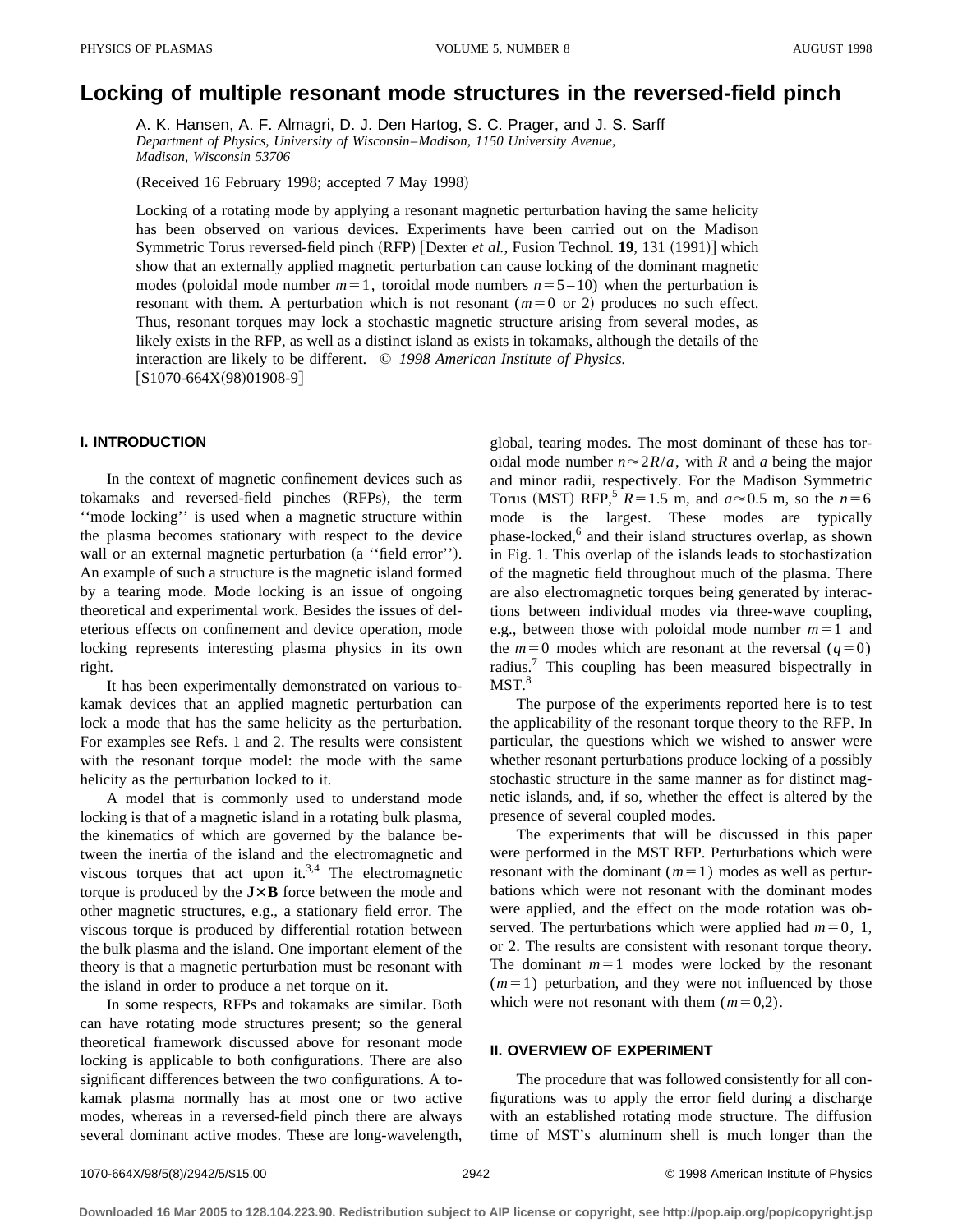

FIG. 1. Typical *q* profile for MST plasmas, showing island widths for *m*  $=1$  modes.

length of a typical discharge ( $\sim$  50 ms); thus external coils would not be effective. Since it is not feasible to place coils inside the vessel, it was necessary to apply the magnetic perturbation through the insulated poloidal (vertical) cut in the shell.

A set of eight coils which are normally used to correct the radial field error at the poloidal cut were co-opted to apply magnetic perturbations with  $m=0$ , 1, or 2. Because the magnetic perturbations are applied through the poloidal cut, which is about 1 cm wide, they are approximately spatial delta functions in toroidal angle. Thus, the *n* spectrum produced is essentially constant for the *n*'s of interest. This is an adequate configuration for use on MST, because the RFP *q* profile entails that the broadband  $(in n)$  perturbation applied through the cut can couple with several toroidal modes for each *m*. In all cases, the pulse was applied at 20 ms into the discharge, which is well within the flattop phase of the plasma current.

The main diagnostics used were internal arrays of magnetic pickup coils. A poloidal array of 16 equally spaced radial pickup coils at the poloidal cut were used to resolve the *m* spectrum of the radial magnetic field at the cut, including both the applied perturbation and that which was generated by the plasma. A schematic overview of the cut and the pick up coils can be seen in Fig. 2. A poloidal array of 8 and a toroidal array of 32 equally spaced poloidal magnetic field pickup coils were used to resolve the *n* and *m* spectra, respectively, of the global modes.

# **III. RESULTS OF EXPERIMENT**

The dynamics of the dominant modes in MST are characterized by sudden changes in amplitude and rotation velocity that occurs through a sawtooth oscillation (Fig. 3). Fig-



FIG. 2. Detail of the poloidal cut on MST, showing the position of a magnetic pickup coil.



FIG. 3. Discharge with no applied magnetic perturbation.  $(a)$ – $(c)$  Dominant MST  $m=1$  tearing mode amplitudes, (a)  $n=6$ , (b)  $n=7$ , (c)  $n=8$ . (d)–(f) Toroidal phase velocity of dominant modes (d)  $n=6$ , (e)  $n=7$ , (f)  $n=8$ . The absence of permanent locking is indicated by the continued acceleration and deceleration of the modes. Sawtooth crashes can be seen in the mode deceleration and the mode amplitudes.

ures  $3(a)-3(c)$  show the amplitudes of the  $m=1$ ,  $n=6, 7$ , and 8 modes, respectively. The  $n=6$  mode clearly has the largest amplitude. All three of the mode amplitudes show periods of increased activity. These are sawtooth oscillations, which are characterized by a slow  $(\sim 1 \text{ ms})$  phase, and a rapid ( $\sim$ 100  $\mu$ s), or relaxation ("crash") phase. The elevation in amplitude occurs around the time of the crash phase. Figures  $3(d)$ –3(f) show the toroidal phase velocities of the  $n=6$ , 7 and 8 modes, ( $v_{\text{ph},n} = \omega R/n$ ). The decelerations and accelerations that can be seen are a normal feature of MST discharges, and they are not strongly dependent on the field error. The three velocities obviously have similar behavior and magnitudes, which reflects the phase locking of the dominant modes. Henceforth, we will use the  $n=6$  mode to represent all of the  $m=1$  modes.

In the experimental setup which was used, there are field errors at the poloidal cut in MST even in the absence of applied perturbations, as can be seen in Fig. 4. Figures  $4(a)$ –  $4(c)$  show the  $m=0, 1$ , and 2 components of the radial field at the poloidal cut. These may be taken to be the background upon which we add additional magnetic perturbations. The monotonic increase which can be seen in the  $m=2$  component of the field error at the poloidal cut  $[Fig. 4(c)]$  is generated by the magnetic field around the (square) poloidal field transformer soaking through the conducting shell. Figures. 4(d) and 4(e) show the  $n=6$  toroidal phase velocity and amplitude, respectively. The  $m=1$  component of the field error is sufficiently small that the dominant modes are not locked, but are able to rotate freely. The other components of the field error are not resonant with the  $m=1$  modes, so they should not affect the  $m=1$  mode rotation. The signals from Fig. 4 will be shown in identical format for all the applied magnetic perturbation configurations.

When an  $m=1$  magnetic perturbation of sufficient amplitude is applied, the discharge locks. An example is shown in Fig. 5. Figure 5(b), the  $m=1$  component of the radial

**Downloaded 16 Mar 2005 to 128.104.223.90. Redistribution subject to AIP license or copyright, see http://pop.aip.org/pop/copyright.jsp**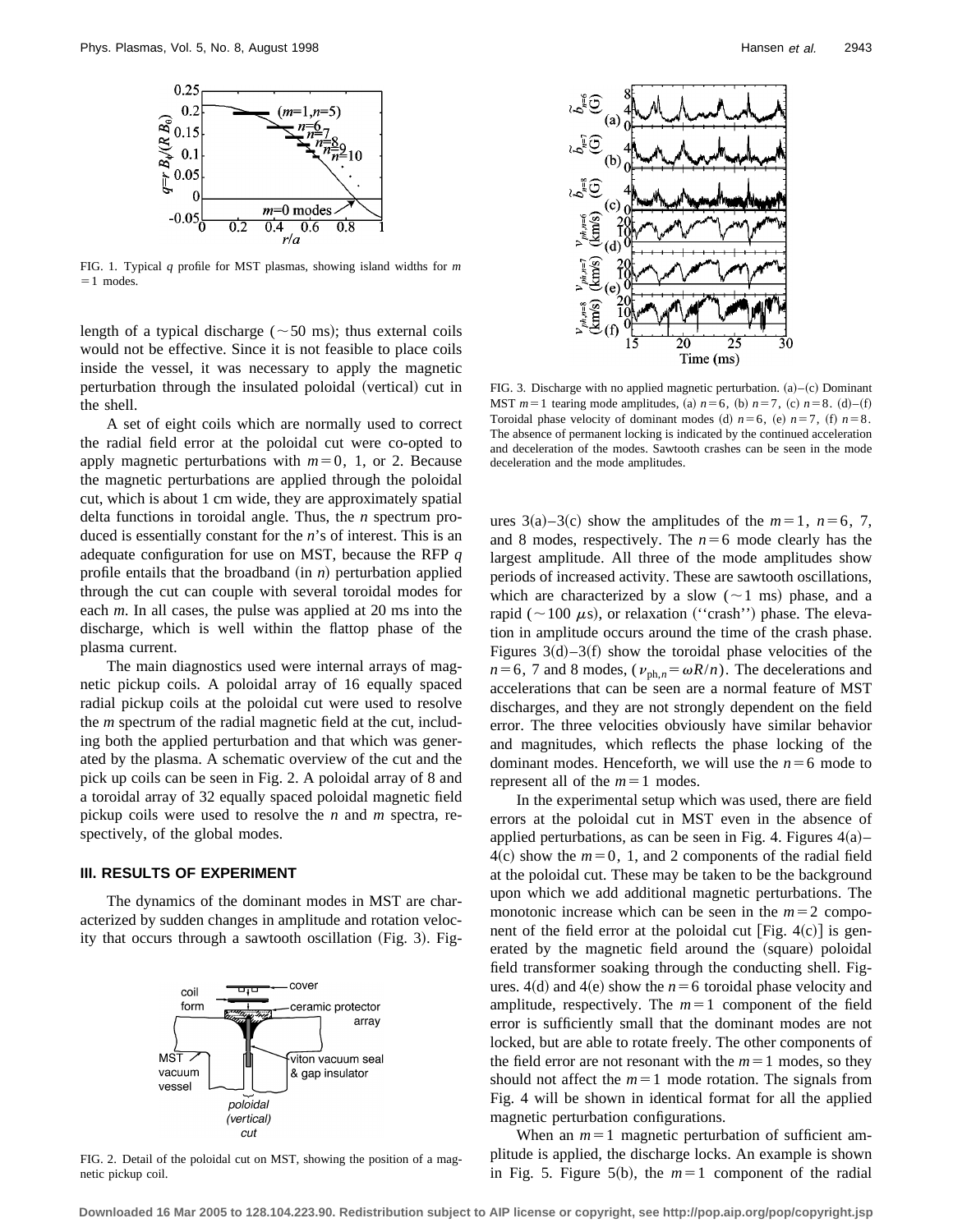

FIG. 4. Discharge with no applied magnetic perturbation.  $(a)$ – $(c)$  Poloidal mode components of field error on MST, (a)  $m=0$ , (b)  $m=1$ , (c)  $m=2$ . (d) Toroidal phase velocity of the  $n=6$  mode. (e) Amplitude of the  $n=6$  mode. The absence of permanent locking is again evident from the continued mode acceleration and deceleration.

magnetic field at the cut, shows the pulsed magnetic perturbation as a large rise from the background level beginning at 20 ms. The spectral purity of the pulse is evidenced by Figs.  $5(a)$  and  $5(c)$ , the  $m=0$  and  $m=2$  components of the radial field, which show no response  $(cf. Fig. 4)$ . Locking occurs at  $\sim$  22 ms into the discharge, as defined by the velocity of the  $n=6$  mode [Fig. 5(d)], which slows to zero and remains stationary thereafter. This locking occurs between the sawtooth crashes, the positions of which can be seen in Fig.  $5(e)$ , the  $n=6$  mode amplitude. Locking occurs when the  $m=1$ component of the radial field at the poloidal cut is about 75 G, or  $\sim$  7.6% of the average poloidal field. For reference, the fraction of this radial field that contributes to any individual *n* is about 1/1000, so the overall  $(m=1,n=6)$  perturbation required for locking is about  $10^{-4}$  of the average poloidal



FIG. 6. Discharge with applied  $m=1$  magnetic perturbation. (a)–(c) Dominant MST  $m=1$  tearing mode amplitudes. (a)  $n=6$ , (b)  $n=7$ , (c)  $n=8$ . (d)–(f) Toroidal phase velocity of dominant modes (d)  $n=6$ , (e)  $n=7$ , (f)  $n=8$ . Locking occurs at 22 ms. The baseline (between sawtooth crashes) mode amplitudes increase after locking, and the phase velocities exhibit similar dynamics.

field. Figure 6 shows that the baseline  $n=6, 7$ , and 8 mode amplitudes increase after locking [Figs.  $6(a) - 6(c)$ , also cf. Fig. 3, and that all three modes exhibit similar dynamic responses to the field error [Figs.  $6(d) - 6(f)$ ].

An applied  $m=0$  magnetic perturbation produces no effect on the  $m=1, n=6$  mode, as can be seen in Fig. 7. This is as expected for a perturbation which is not resonant with the  $m=1$  modes. In this case the amplitude of the  $m=0$  component of the radial magnetic field at the poloidal cut at a sawtooth crash can reach 90 G—comparable to the  $m=1$ error needed to induce locking. The amplitude of the global  $(m=0,n=1)$  mode increases in response to the perturbation, as shown in Fig. 8. The toroidal phase velocity of the (*m*  $=0, n=1$ ) mode is normally zero in MST, i.e., it can there-



FIG. 5. Discharge with applied  $m=1$  magnetic perturbation. (a)–(c) Poloidal mode components of field error on MST, (a)  $m=0$ , (b)  $m=1$ , (c)  $m$  $=$  2. (d) Toroidal phase velocity of the  $n=6$  mode. (e) Amplitude of the *n*  $=6$  mode. Permanent locking occurs at around 22 ms, where the mode rotation velocity is zero.



FIG. 7. Discharge with applied  $m=0$  magnetic perturbation.  $(a)$ – $(c)$  Poloidal mode components of field error on MST, (a)  $m=0$ , (b)  $m=1$ , (c) m  $=$  2. (d) Toroidal phase velocity of the  $n=6$  mode. (e) Amplitude of the  $n=6$  mode. The  $n=6$  mode rotation continues unaffected by the applied error. The decrease in the  $m=2$  component of the error is due to an impure applied spectrum.

**Downloaded 16 Mar 2005 to 128.104.223.90. Redistribution subject to AIP license or copyright, see http://pop.aip.org/pop/copyright.jsp**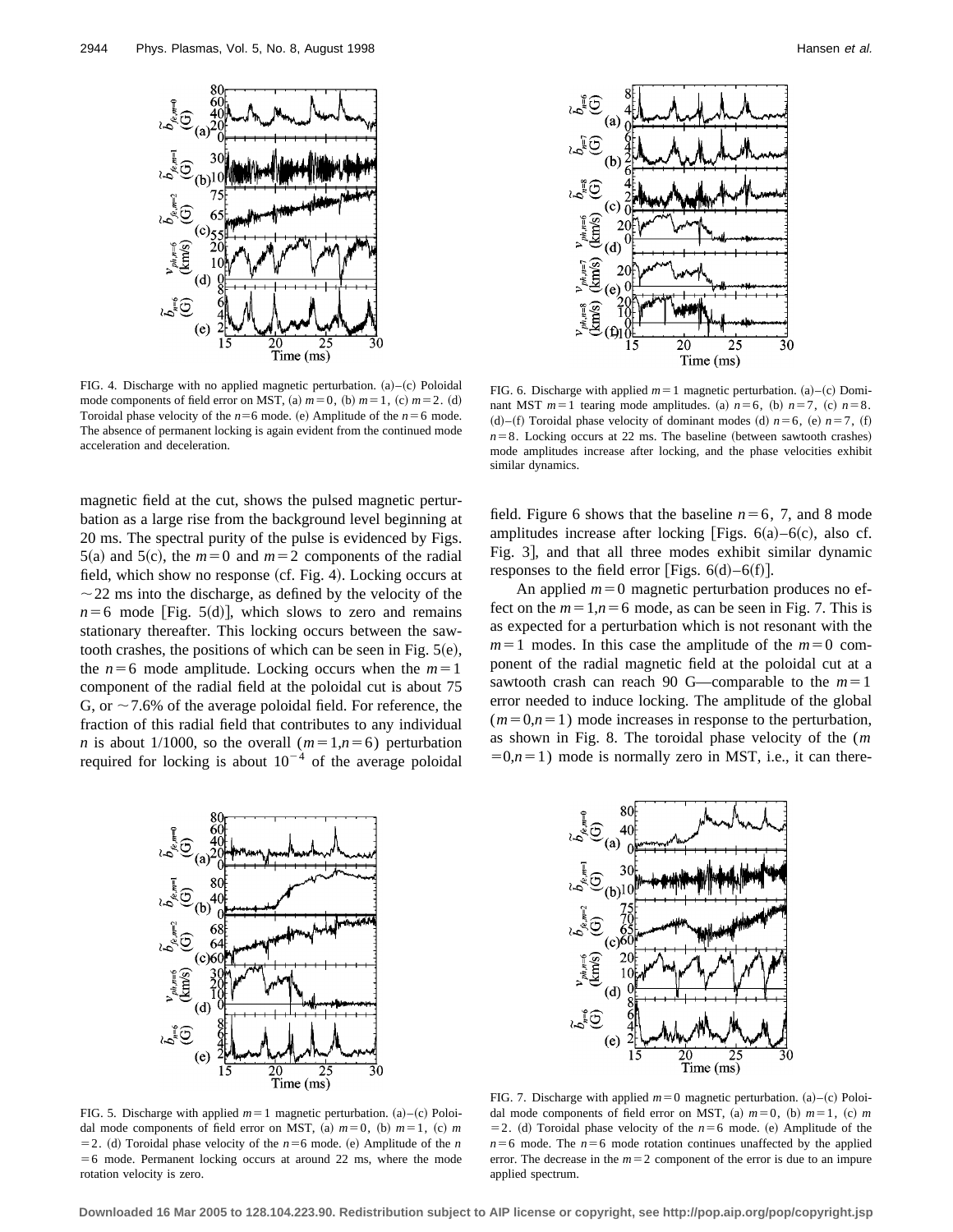

FIG. 8. Comparison of  $n=1$  mode amplitudes between discharges with and without applied  $m=0$  magnetic perturbation. A large increase is seen in the case when the error is applied.

fore be considered to be a permanently locked mode. The reduction in the  $m=2$  amplitude [Fig. 8(c)] is due to the fact that this perturbation was generated using only eight coils and had a significant  $m=2$  component along with the dominant  $m=0$ .

As expected, an applied  $m=2$  magnetic perturbation produces no effect on the  $m=1$ ,  $n=6$  rotation, as can be seen in Fig. 9. This holds although the total  $m=2$  amplitude of the radial magnetic field at the poloidal cut reaches 190 G (about  $20\%$  of the average poloidal field), i.e., more than twice the amplitude for which locking occurred with an *m*  $=$  1 perturbation. An obvious question is whether an  $m=2$ perturbation will lock a preexisting  $m=2$  mode. In MST, however, the  $m=2$  fluctuation occurs with the same frequency and phase as the  $m=1$ . This can be seen in Fig. 10, where the poloidal rotation frequencies of the  $m=1$  and  $m$  $=$  2 modes have been calculated. Most of the observed *m*  $=$  2 fluctuation presumably results from toroidal distortion of the  $m=1$ , as first reported for the High Beta Toroidal Experiment  $(HBTX-1A)$  RFP. $9$  The close correspondence in frequency which can be seen in Fig. 10 suggests that the independent  $m=2$  fluctuations are small in MST.



FIG. 9. Discharge with applied  $m=2$  magnetic perturbation. (a)–(c) Poloidal mode components of field error on MST, (a)  $m=0$ , (b)  $m=1$ , (c)  $m$  $=$  2. (d) Toroidal phase velocity of the  $n=6$  mode. (e) Amplitude of the  $n=6$  mode. The  $n=6$  mode rotation continues unaffected by the applied error.



FIG. 10.  $m=1$  and  $m=2$  rotation frequencies. The frequencies are essentially identical, except for the increased noise in the  $m=2$ .

#### **IV. DISCUSSION**

That an  $m=1$  perturbation can lock the discharge is consistent with the existence of resonant electromagnetic torques between the perturbation and the dominant  $(m=1, n)$  $= 5 - 10$ ) internal modes. This result is consistent with the results from tokamaks. The locking threshold is defined as the condition where the electromagnetic and viscous torques balance one another.

The magnitude of the electromagnetic torque density between the applied error field and a particular (single) island is given by

$$
T_{\rm em} = |\mathbf{R} \times \tilde{\mathbf{J}}_{\rm fe} \times \tilde{\mathbf{B}}|,\tag{1}
$$

where  $\tilde{\mathbf{J}}_{\text{fe}}$  is the plasma current induced by the magnetic perturbation, and  $\tilde{B}$  is the amplitude of the pre-existing mode. We will estimate this quantity for an  $m=1$  error field acting on the  $(1,6)$  mode from experimental data and physically reasonable scale lengths. These quantities will be evaluated during the steady-state phase (between sawtooth crashes) prior to the mode deceleration [Fig.  $5(d)$ ]. Let

$$
\widetilde{J}_{\text{fe}} = \frac{1}{\mu_0} |\nabla \times \widetilde{\mathbf{B}}_{\text{fe}}| \approx \frac{\widetilde{B}_{\text{fe}}}{\mu_0 W_{1,6}},\tag{2}
$$

be a reasonable estimate, with  $\tilde{B}_{fe} \approx 1.0 \times 10^{-5}$  T—the (1,6) component of a  $1.0 \times 10^{-2}$  T  $m=1$  field error at the poloidal cut—and  $W_{1,6}$  the width of the (1,6) island ( $\sim$ 0.08 m). Thus  $\tilde{J}_{\text{fe}} \approx 100 \text{ A/m}^2$ . With  $R \approx 1.5 \text{ m}$ , i.e., the major radius and  $\tilde{B} \approx 2.0 \times 10^{-4}$  T, the measured amplitude of the  $(1,6)$  mode, the electromagnetic torque density  $T_{\text{em}} \approx 3.0 \times 10^{-2} \text{ N/m}^2$ .

The magnitude of the viscous torque density at the rational sur face is given by

$$
T_{Vs} \approx \mu_{\perp} R \frac{\partial (\Delta \Omega_s)}{\partial r}, \qquad (3)
$$

where the subscript ''*s*'' refers to the value at the rational surface,  $\mu_{\perp}$  is the perpendicular viscosity, and  $\Delta\Omega_{s}$  is the difference between the ''natural'' rotation frequency of the island and the surrounding plasma. We will use  $\Delta\Omega_s \approx 2$  $\times 10^4$  s<sup>-1</sup>, the measured difference between the *n*=6 mode and plasma angular velocities.<sup>10</sup> The measured value of the global perpendicular momentum diffusion coefficient in MST is  $v_1 \approx 55$  m<sup>2</sup>/s.<sup>11</sup> This figure may not reflect the local viscosity between a magnetic island and the plasma outside the island, but we will use it as a first approximation. The

**Downloaded 16 Mar 2005 to 128.104.223.90. Redistribution subject to AIP license or copyright, see http://pop.aip.org/pop/copyright.jsp**